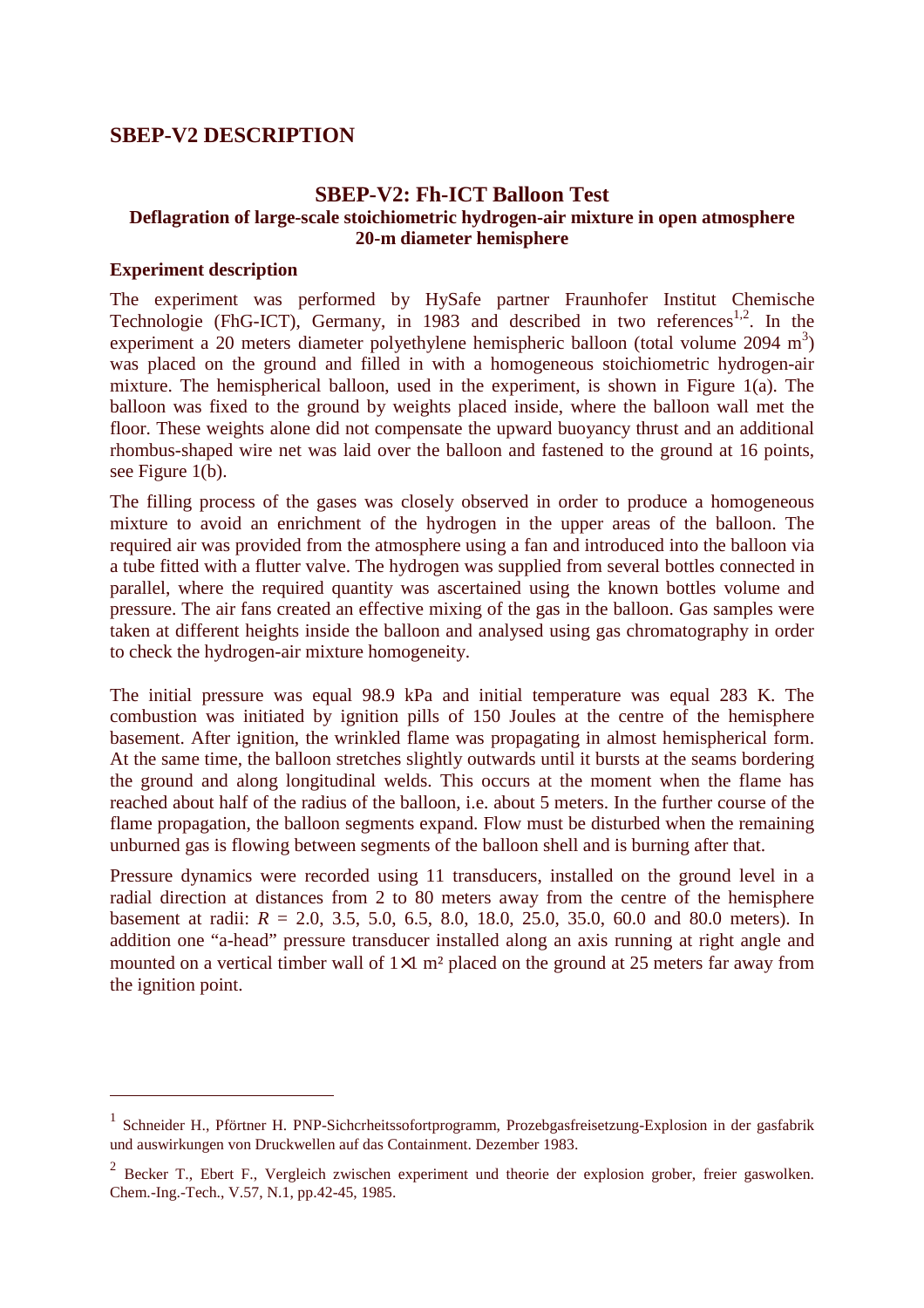

(a)



(b)

Figure 1. 20-m radius hemispherical balloon (a) and wire net (b).

The deflagration front propagation was filmed using high-speed cameras. Dynamics of the flame shape profiles with time, filmed by cameras, positioned along to the pressure measurements axis and normal to it, is available for comparison and shown in Figure 2. The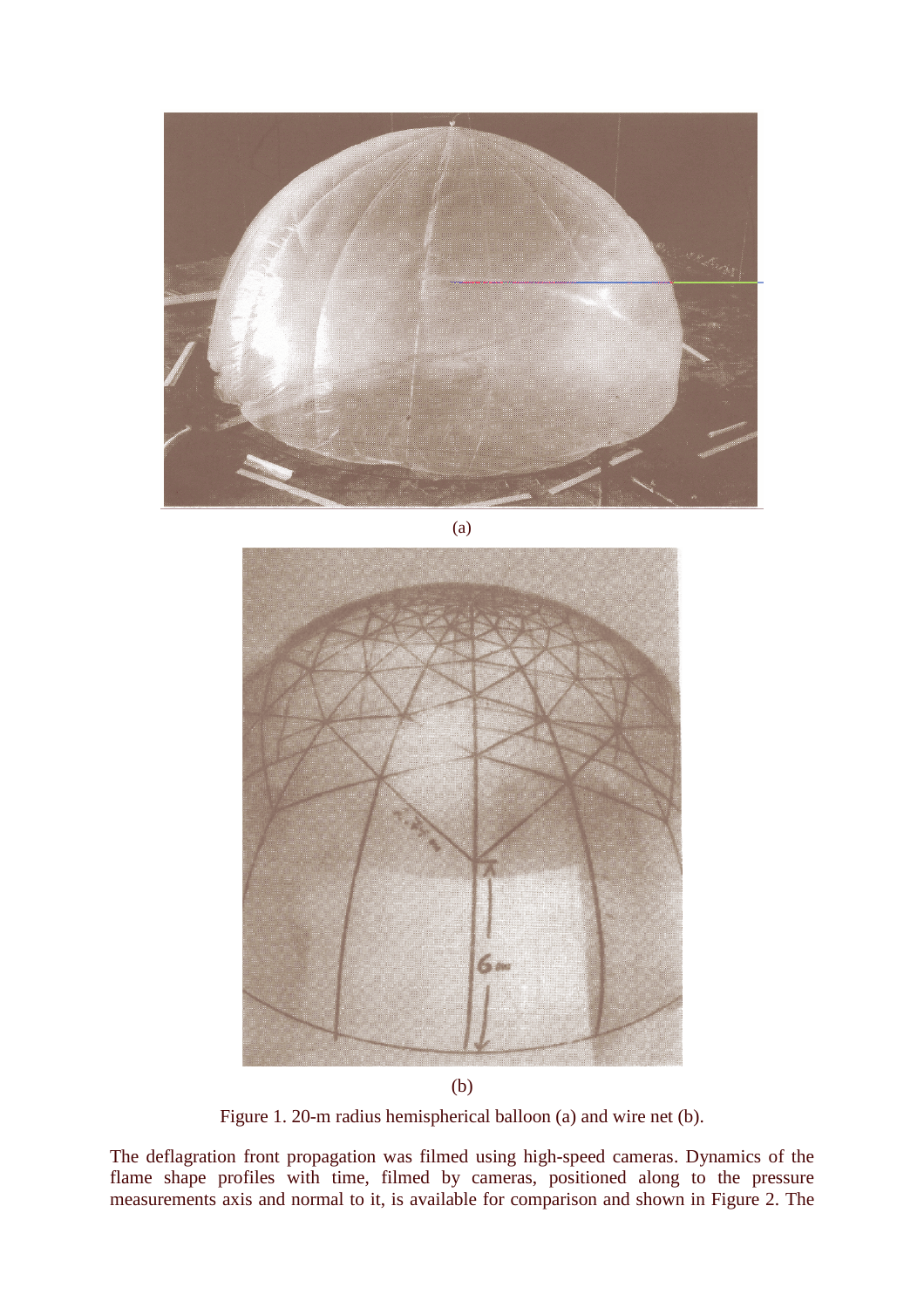flame propagation was evaluated along the radial paths between 45° and 135° from the point of ignition and the average values of the flame front radius and flame front velocity were derived. The error, arising from indistinctness of the flame contour and fluctuations in picture frequency, was estimated by the authors<sup>1</sup> as  $\pm 5\%$  without taking into account certain asymmetries in flame propagation.



Figure 2. Flame front contours with time



Figure 3. The flame front radius, obtained from post-processing of films from different cameras, and the averaged flame front radius.

### *Experimental data for comparison with simulations*

Dynamics of the flame front radius with time, obtained from post-processing of films from different cameras, is shown in Figure 3 together with the averaged one.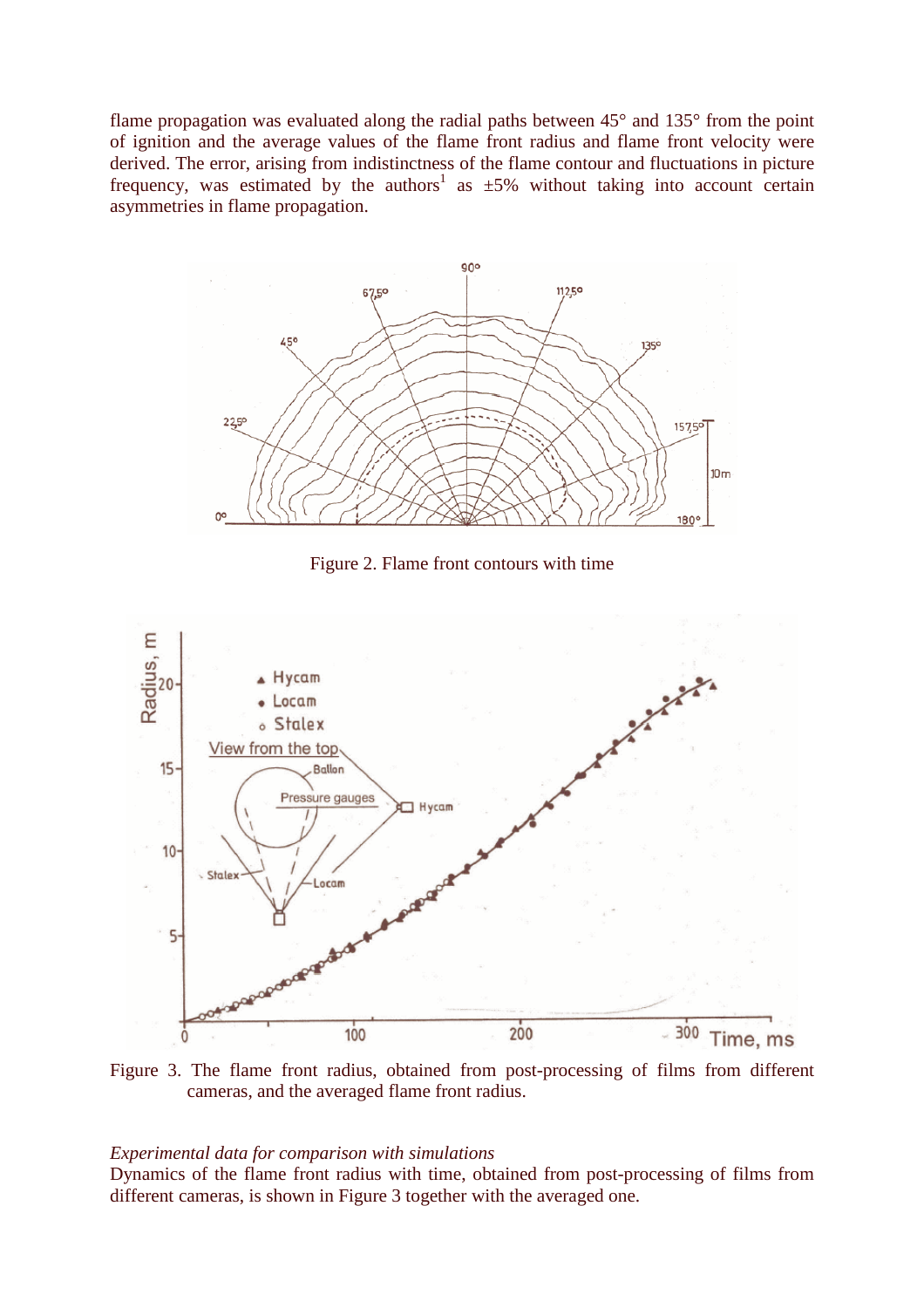Pressure dynamics, obtained at distances 2, 5, 8, 18, 35 and 80 meters from the centre of the hemisphere are shown in Figures 4-8 correspondingly.

#### *Initial conditions*

At initial moment the hemispherical balloon is filled with quiescent air, *T*i=283 K, *p*i=98.9 kPa.

### **Results to be reported by participants**

The following list contains the specification of results requested from the participants. These results were included in different files, which were uploaded to the HySafe web page at a reserved section only accessible by partners (HySafe  $\rightarrow$  Work packages  $\rightarrow$  WP3  $\rightarrow$  SBEPS).

**V2.1** Description of the model, including governing equations, initial and boundary conditions for simulations, numerical details (solution method, discretisation schemes, etc); what model parameters if any were adjusted to match the experimental data.

Used code and its version.

Description of the grid and/or picture of the grid cross section in a vertical plane crossing the vertical axis of the hemisphere; characteristic mesh sizes; total number of control volumes in the grid(s); effect of the grid size on simulation results;

Computer equipment used (operating system, CPU number, type and clock speed, RAM) and CPU time, required for simulations (for each different grid used).

- **V2.2** A graph with simulated dynamics of the averaged flame front radius with time compared to experimental flame front propagation dynamics given.
- **V2.3** A graph with the simulated pressure histories obtained at the location of the first pressure gauge (distance R=2 m from the centre of the hemisphere).
- **V2.4** A graph with the simulated pressure dynamics obtained at the location of the second pressure gauge (distance  $R=5$  m from the centre of the hemisphere)
- **V2.5** A graph with the simulated pressure dynamics obtained at the location of the third pressure gauge (distance R=8 m from the centre of the hemisphere)
- **V2.6** A graph with the simulated pressure dynamics obtained at the location of the fourth pressure gauge (distance R=18 m from the centre of the hemisphere)
- **V2.7** A graph with the simulated pressure dynamics obtained at the location of the fifth pressure gauge (distance R=35 m from the centre of the hemisphere)
- **V2.8** A graph with the simulated pressure dynamics obtained at the location of the sixth pressure gauge (distance R=80 m from the centre of the hemisphere)
- **V2.9** Simulated flame front surface profiles at time corresponding to experimental t=60 ms
- **V2.10** Simulated flame front surface profiles at time corresponding to experimental t=120 ms
- **V2.11** Simulated flame front surface profiles at time corresponding to experimental  $t=180$  ms
- **V2.12** Simulated flame front surface profiles at time corresponding to experimental t=240 ms
- **V2.13** Simulated flame front surface profiles at time corresponding to experimental t=300 ms
- **V2.14** Video animation of the deflagration front propagation (2D or 3D). Arbitrary scene and point of view (optional)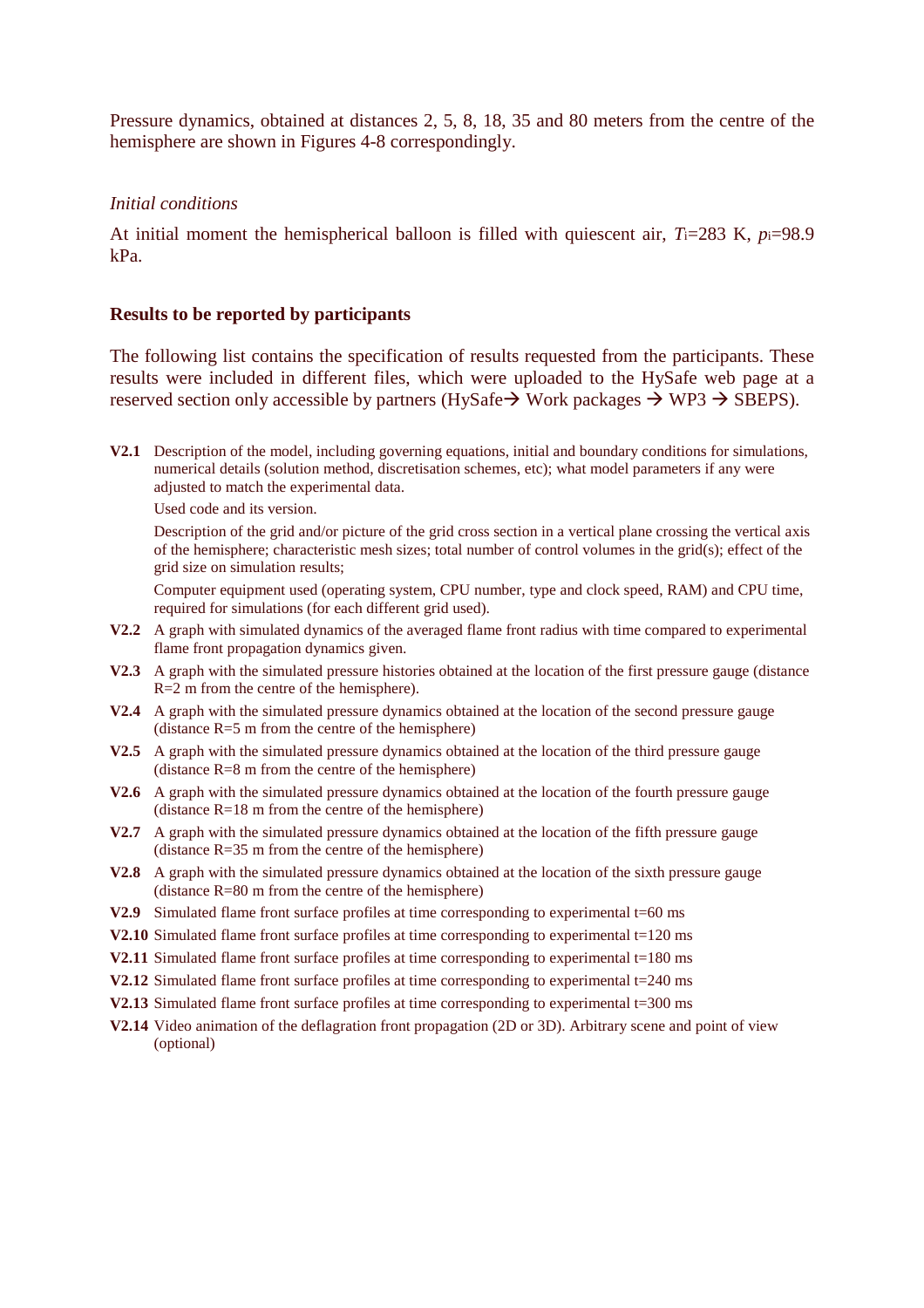

Figure 4. Pressure dynamics, registered at distance 2 meters from the centre of the hemisphere.



Figure 5. Pressure dynamics, registered at distance 5 meters from the centre of the hemisphere.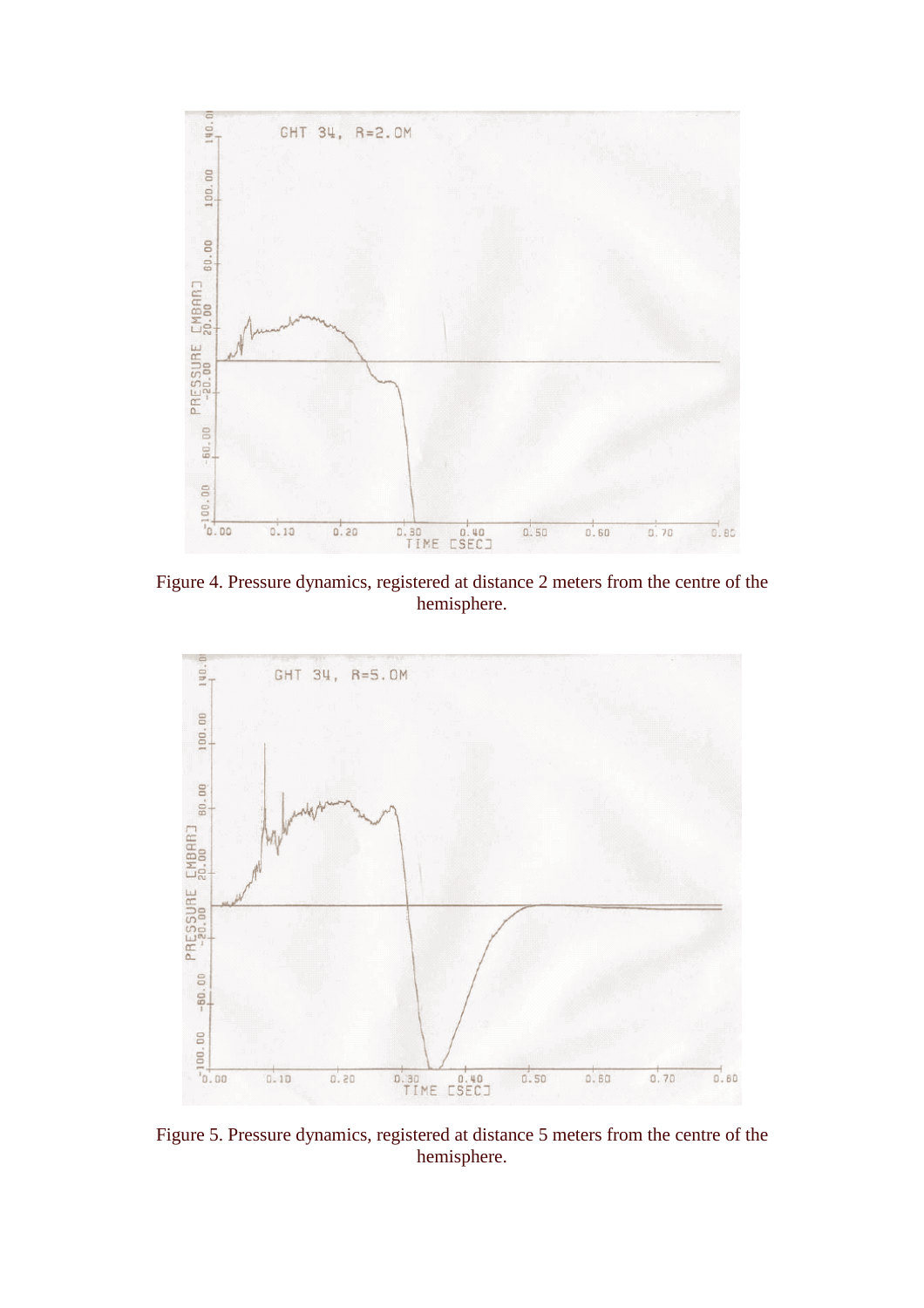

Figure 6. Pressure dynamics, registered at distance 8 meters from the centre of the hemisphere.



Figure 7. Pressure dynamics, registered at distance 18 meters from the centre of the hemisphere.